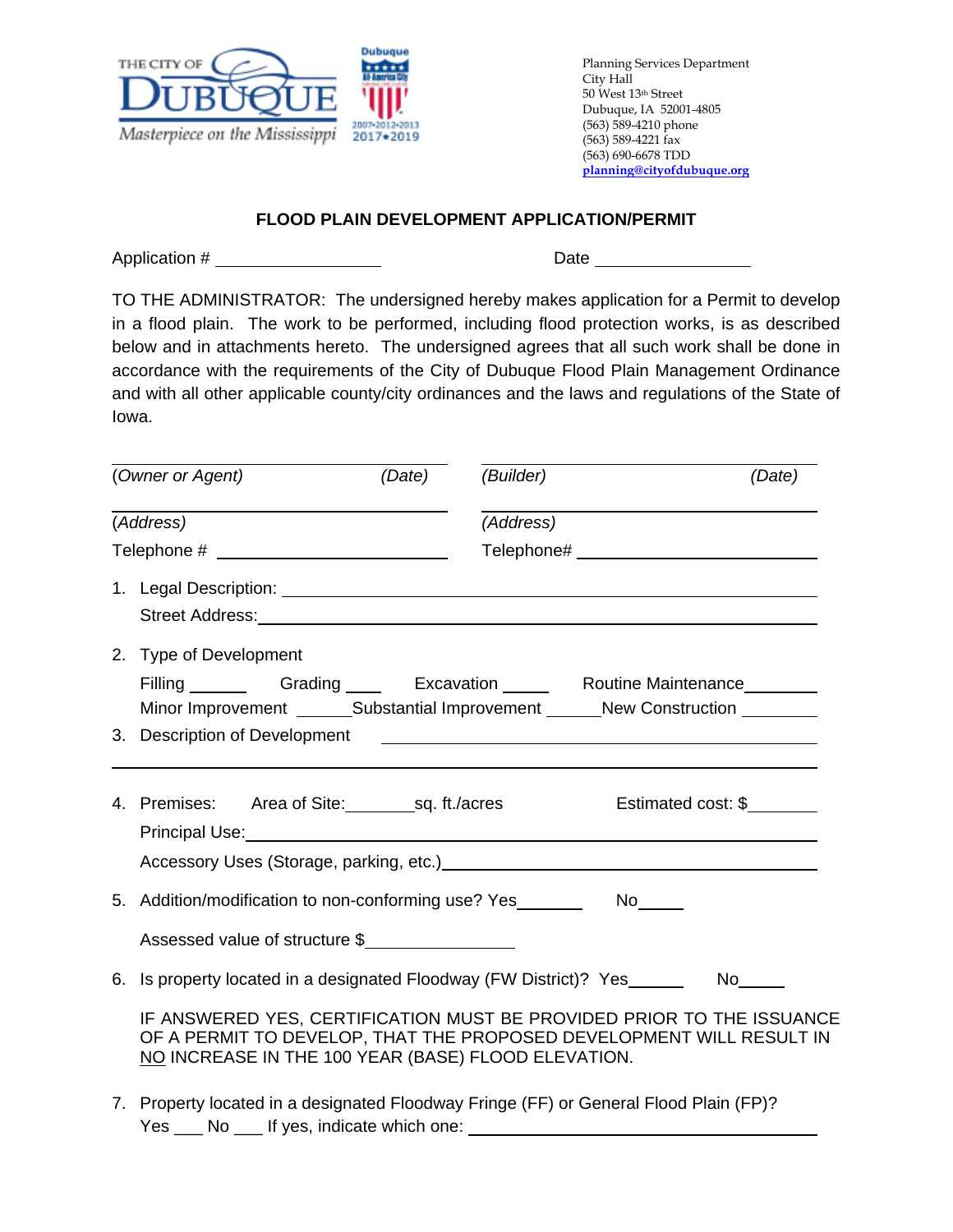a. Elevation of the 100 year (Base) flood (identify source if other than FIRM): b. Elevation of the proposed development site (natural ground): \_\_\_\_\_\_\_\_\_\_\_\_MSL/NGVD c.. Required elevation/floodproofing level for lowest floor: MSL/NGVD d. Proposed elevation/floodproofing level for lowest floor (inc. basement): MSL/NGVD e. Other flood plain information (identify and describe source)

THIS PERMIT IS ISSUED WITH THE CONDITION THAT THE LOWEST FLOOR (INCLUDING BASEMENT) OF ANY NEW OR SUBSTANTIALLY IMPROVED RESIDENTIAL BUILDING WILL BE ELEVATED AT LEAST 1.0 FOOT ABOVE THE 100-YEAR (BASE) FLOOD ELEVATION. IF THE PROPOSED DEVELOPMENT IS A NON-RESIDENTIAL BUILDING, THIS PERMIT IS ISSUED WITH THE CONDITION THAT THE LOWEST FLOOR (INCLUDING BASEMENT) OF A NEW OR SUBSTANTIALLY IMPROVED NON-RESIDENTIAL BUILDING WILL BE ELEVATED OR FLOOD PROOFED TO AT LEAST 1.0 FOOT ABOVE THE 100 YR. (BASE) FLOOD ELEVATION.

8. Other permits required?

| lowa Department of Natural Resources: Yes | If yes, permit #<br>No. |
|-------------------------------------------|-------------------------|
|                                           | Date Received:          |
| Corps of Engineers: Yes_____ No           | If yes, permit #        |
|                                           | Date Received           |
| Other:                                    |                         |

All provisions of the City of Dubuque Flood Plain Management Ordinance (Ordinance 27-13) shall be complied with.

THIS PERMIT IS ISSUED WITH THE CONDITION THAT THE DEVELOPER/OWNER WILL PROVIDE CERTIFICATION BY A REGISTERED ENGINEER, ARCHITECT, OR LAND SURVEYOR OF THE "AS-BUILT" LOWEST FLOOR (INCLUDING BASEMENT) ELEVATION OF ANY NEW OR SUBSTANTIALLY IMPROVED BUILDING COVERED BY THIS PERMIT.

Plans and Specifications Approved this day of 20

*(Signature of Developer/Owner) (Authorizing Official)* 

cc: Water Resources Section Iowa Department of Natural Resources Wallace State Office Building East 9th and Grand Des Moines, IA 50319